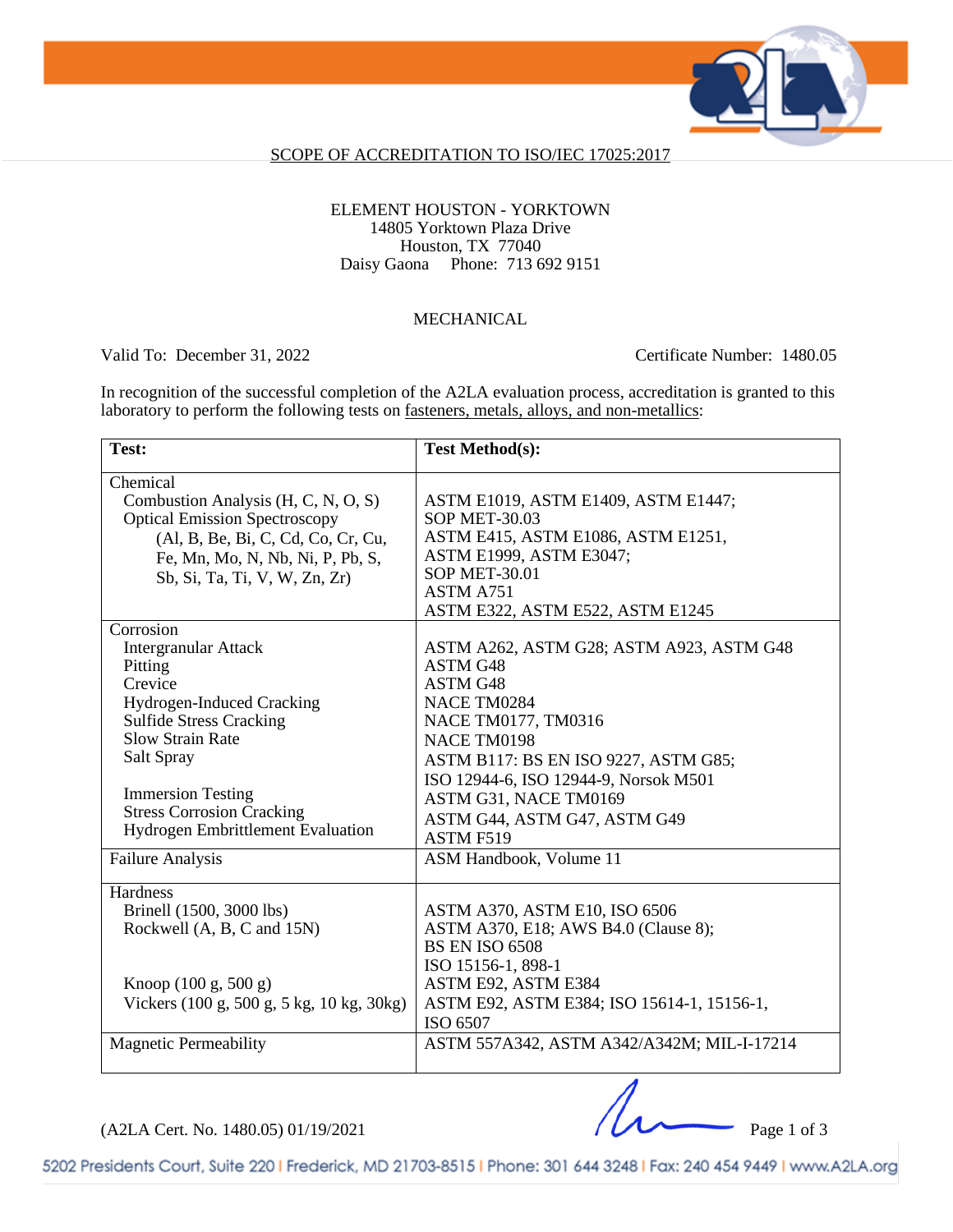| Test:                                                                                                                                                                                                                  | <b>Test Method(s):</b>                                                                                                                                                                                                                                                                                                                                                                            |
|------------------------------------------------------------------------------------------------------------------------------------------------------------------------------------------------------------------------|---------------------------------------------------------------------------------------------------------------------------------------------------------------------------------------------------------------------------------------------------------------------------------------------------------------------------------------------------------------------------------------------------|
| Metallographic Examination<br>Preparation of Metallographic<br>Specimens<br>Alpha Case<br>Carburization/Decarburization<br>(Hardness, Optical)<br><b>Coating Thickness (Cross Sectioning)</b><br><b>Coating Weight</b> | ASTM E3; BS EN 3114-001<br>SOP MET-40.24; GE P3TF19, P3TF32<br>ASTM E1077, ASTM F2328, ASTM F2328M; ISO 898-1;<br><b>SAE J121</b><br><b>ASTM B487</b><br>ASTM A90/A90M                                                                                                                                                                                                                            |
| Macroetch<br>Microetch<br>Grain Size<br>Banding / Microstructure<br><b>Inclusion Content</b><br><b>Volume Fraction</b><br>Microstructure of Graphite in Iron<br>Casting                                                | ASME IX; ASTM A604, ASTM E340, ASTM E381;<br>AWS D1.2/D1.2M (Clause 3),<br>D1.5M/D1.5 (Clause 5), D1.6/D1.6M<br>(Clause 4), D14.1/D14.1M (Clause 9); ISO 15614-1, AWS<br>D1.1/D1.1M, API 1104, EN 287, 288, 1321<br>ASTM E407, ASTM E3, BS EN 3114-001<br>ASTM E112, ASTM E930, ASTM E1181<br>ASTM E1268; ASM Metals Handbook, Vol. 9<br>ASTM E45, Methods A & D<br>ASTM E562<br><b>ASTM A247</b> |
| Detrimental Intermetallic Phase<br>Determination in Duplex Stainless Steel                                                                                                                                             | ASTM A923                                                                                                                                                                                                                                                                                                                                                                                         |
| <b>SEM Electron Microscopy</b>                                                                                                                                                                                         | ASM Handbook, Vol. II                                                                                                                                                                                                                                                                                                                                                                             |
| <b>Energy Dispersive Spectroscopy</b><br>(Semi-quantitative)                                                                                                                                                           | ASTM E1508                                                                                                                                                                                                                                                                                                                                                                                        |
| Bend                                                                                                                                                                                                                   | API 1104; ASME IX; ASTM A370; ISO 15614-1;<br>AWS B4.0 (Clause 6), D1.1 (Clause 4), D1.2 (Clause 3),<br>D1.5 (Clause 5), D1.6 (Clause 4), ISO 5173, ABS Rules,<br><b>DNV</b> Rules                                                                                                                                                                                                                |
| <b>Fillet Weld Break Test</b>                                                                                                                                                                                          | ASME IX, AWS D1.1/D1.1/M, ISO 9606-1                                                                                                                                                                                                                                                                                                                                                              |
| Compression<br><b>Compression at Evaluated Temperature</b>                                                                                                                                                             | <b>ASTM E9</b><br><b>ASTM E209</b>                                                                                                                                                                                                                                                                                                                                                                |
| <b>Cyclic Straining</b>                                                                                                                                                                                                | DNV-OS-F101                                                                                                                                                                                                                                                                                                                                                                                       |
| Drop Weight Testing                                                                                                                                                                                                    | <b>ASTM E208</b>                                                                                                                                                                                                                                                                                                                                                                                  |
| Flattening                                                                                                                                                                                                             | ASTM A370                                                                                                                                                                                                                                                                                                                                                                                         |
| <b>Fracture Toughness</b>                                                                                                                                                                                              | API 1104; ASTM E399, ASTM E1290, ASTM E1820;<br>BS 7448 Pts 1, 2, & 4, BS 8571;<br>DNV-OS-F101 (SENB Geometry Jcritical),<br>DNV-RP-F108 (SENT Geometry Jcritical & JRcurve -<br>multi-specimen); ISO 12135, ISO 12737, ISO 15653                                                                                                                                                                 |
| Nick-Break                                                                                                                                                                                                             | API 1104                                                                                                                                                                                                                                                                                                                                                                                          |
| <b>Ring Flattening</b>                                                                                                                                                                                                 | ASTM A53/A53M, ASTM A530/A530M,<br>ASTM A999/A999M, API 5L, ASME SA530                                                                                                                                                                                                                                                                                                                            |

 $(A2LA$  Cert. No. 1480.05) 01/19/2021 Page 2 of 3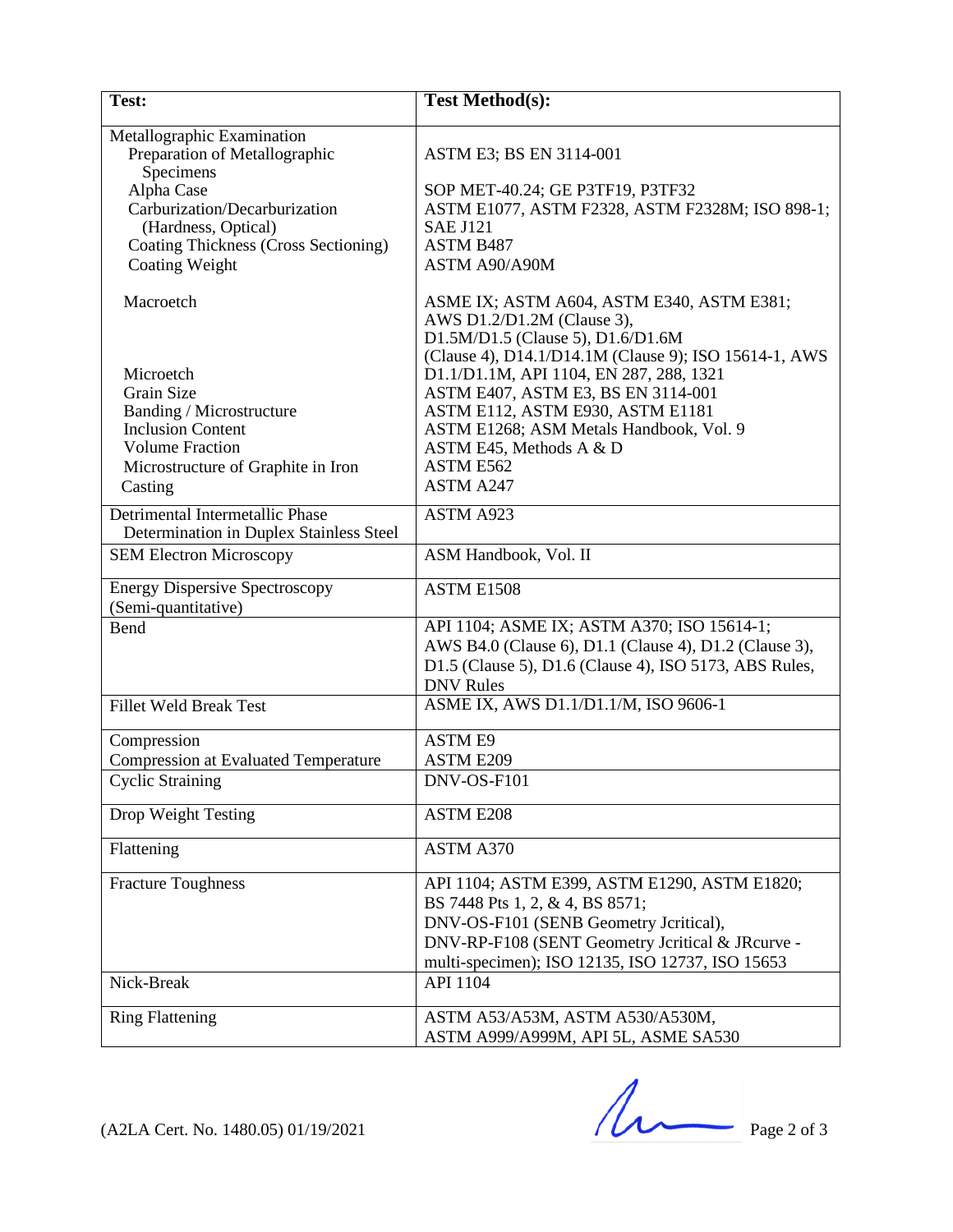| Test:                                                     | <b>Test Method(s):</b>                                                                               |
|-----------------------------------------------------------|------------------------------------------------------------------------------------------------------|
|                                                           |                                                                                                      |
| Impact (Charpy) – Metals (R.T to $-320^{\circ}F$ )        | API 1104; ASME VIII, IX, B31.3; ASTM A370, E23;                                                      |
|                                                           | AWS B4.0 (Clause 7), D1.1 (Clause 4), D1.5 (Clause 5);                                               |
|                                                           | ISO 148-1                                                                                            |
| Proof Load (Internal/External Threads)                    | ASTM A370, F606/F606M; ISO 898-1                                                                     |
| Tensile                                                   |                                                                                                      |
| Machined (Round & Flat)                                   | API 1104; ASME IX; ASTM A370, ASTM B557;                                                             |
|                                                           | EN-2002-1; ASTM E8/E8M, E21 (Up to 400°F),                                                           |
|                                                           | F606/F606M; AWS B4.0 (Clause 5), D1.1, D1.2 (Clause                                                  |
|                                                           | 3), D1.5 (Clause 5), D1.6 (Clause 4);                                                                |
|                                                           | ISO 15614-1, 898-1; ASTM A770/A770M, ABS Rules,                                                      |
| Fastener (Wedge / Axial)                                  | BS 4515, DNV Rules, EN ISO 6892-1<br>ASTM A370, F606/F606M; ISO 898-1                                |
|                                                           |                                                                                                      |
| Low Stress Grinding                                       | GE P1TF79                                                                                            |
| Low Stress Grinding and Polishing<br><b>Non-Metallics</b> | GE P1TF79                                                                                            |
|                                                           |                                                                                                      |
| Tensile                                                   |                                                                                                      |
| Rubber                                                    | ASTM D412                                                                                            |
| Plastic                                                   | ASTM D638                                                                                            |
| Fiberglass (Room Temperature)                             | ASTM D3039/D3039M                                                                                    |
| Flexural Properties of Unreinforced and                   | ASTM D790                                                                                            |
| Reinforced Plastics and Electrical                        |                                                                                                      |
| <b>Insulating Materials</b>                               | ASTM D256                                                                                            |
| Izod Pendulum Impact Resistance of<br>Plastics            |                                                                                                      |
| Hardness                                                  |                                                                                                      |
| Shore A                                                   | ASTM D2240                                                                                           |
| <b>Barcol</b>                                             | ASTM D2583                                                                                           |
| <b>Coatings</b>                                           |                                                                                                      |
|                                                           |                                                                                                      |
| Condensation                                              | ISO 6270-1, ISO 12944-6                                                                              |
| Adhesion                                                  | ISO 4624, ISO 2409, ASTM D4541, ISO 12944-6, ISO                                                     |
|                                                           | 12944-9, Norsok M501                                                                                 |
| <b>Visual Assessment</b>                                  | ISO 4628-2, ISO 4628-3, ISO 4628-4, ISO 4628-5, ISO<br>4628-6, ISO 12944-6, ISO 12944-9, Norsok M501 |
| <b>Water Immersion</b>                                    | ISO 2812-2, ISO 12944-6, ISO 12944-9, Norsok M501,                                                   |
|                                                           | ISO 21809-1, ISO 21809-2, ISO 21809-3, CSA Z245.20                                                   |
|                                                           | series 18                                                                                            |
| <b>Cathodic Disbondment</b>                               | ISO 15711, ISO 21809-1, ISO 21809-2, ISO 21809-3, ISO                                                |
|                                                           | 12944-9, Norsok M501                                                                                 |
| UV Accelerated weathering                                 | ISO 16474-3, ASTM G154, ISO 12944-6, ISO 12944-9,                                                    |
|                                                           | Norsok M501                                                                                          |
| Coating thickness                                         | ISO 2808, ASTM G154                                                                                  |
|                                                           |                                                                                                      |

 $(A2LA$  Cert. No. 1480.05) 01/19/2021 Page 3 of 3